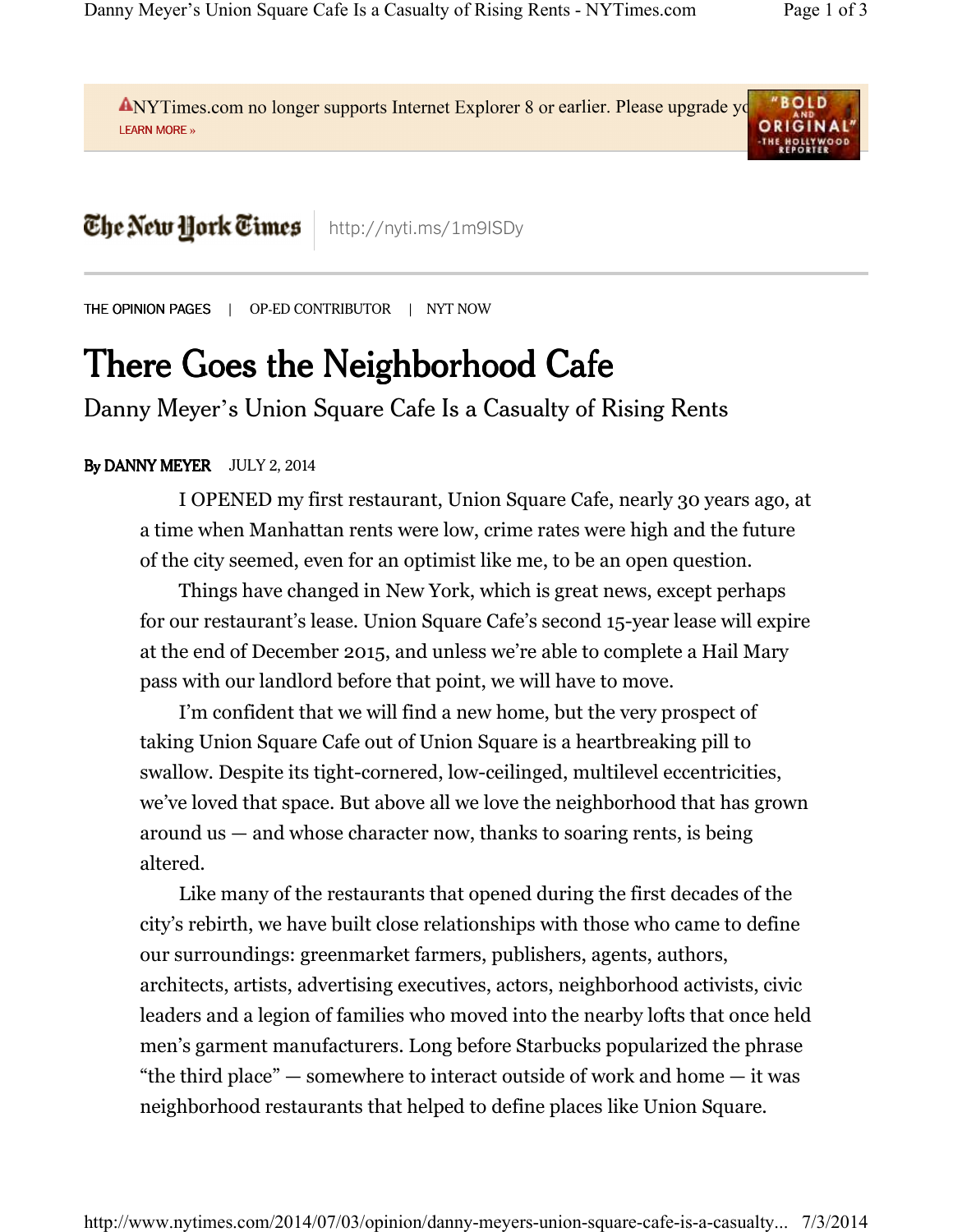It's hard to come to grips with the notion that our success has, in part, contributed to our inability to remain in our neighborhood. There are neither victims nor villains in this story; no sympathy is being asked for, and no fingers are being pointed. But as a city, we've got a problem.

Because the market suggests they can, landlords are using this moment to demand the significantly higher rents they've been waiting for since first betting on their neighborhoods. In our case, the advertised rent is triple what we are now paying.

We aren't alone. In the past year, all kinds of pioneering restaurants that helped set the table for their respective neighborhoods — including Mesa Grill, in the Flatiron district, and WD-50 on the Lower East Side — have each lost out to untenable rent escalations. My hunch is that they won't be replaced by restaurants that will become similar pillars of their neighborhood.

For the condos and chain stores that may replace us, such costs can be absorbed or passed on to consumers. But that sort of economics doesn't work for neighborhood restaurants. Our food and wine isn't inexpensive, but it's not unreasonably priced. To change that value equation would be inhospitable to our guests and go against our reason for existing. Nor would it allow us to continue to provide an upward career path for our dedicated employees.

It is sad that the more "successful" a neighborhood becomes, the more it gradually takes on a recognizable, common look, as the same banks, drugstore chains and national brands move in. Be honest: Would you rather have one more bank branch in your neighborhood, or another independent restaurant?

Compare this with a place like London, where neighborhoods have, for generations, succeeded in retaining their distinctive identities and institutions. There are scores of restaurants and pubs that are far, far older than Union Square Cafe. Landlords permit classic establishments to endure even when their original operators sell them, for there is something in that culture that prizes continuity, even over maximized profit.

We may never be like London, but I wonder if we would find ourselves in this situation if New York had something like London's Rent Assessment Panel, a government committee that resolves rent disputes and is credited with helping prevent rapid erosion of the city's neighborhood fabric.

I opened Union Square Cafe when I was just 27 years old, and my first hope was simply that it would stay in business. My higher hope was that in its